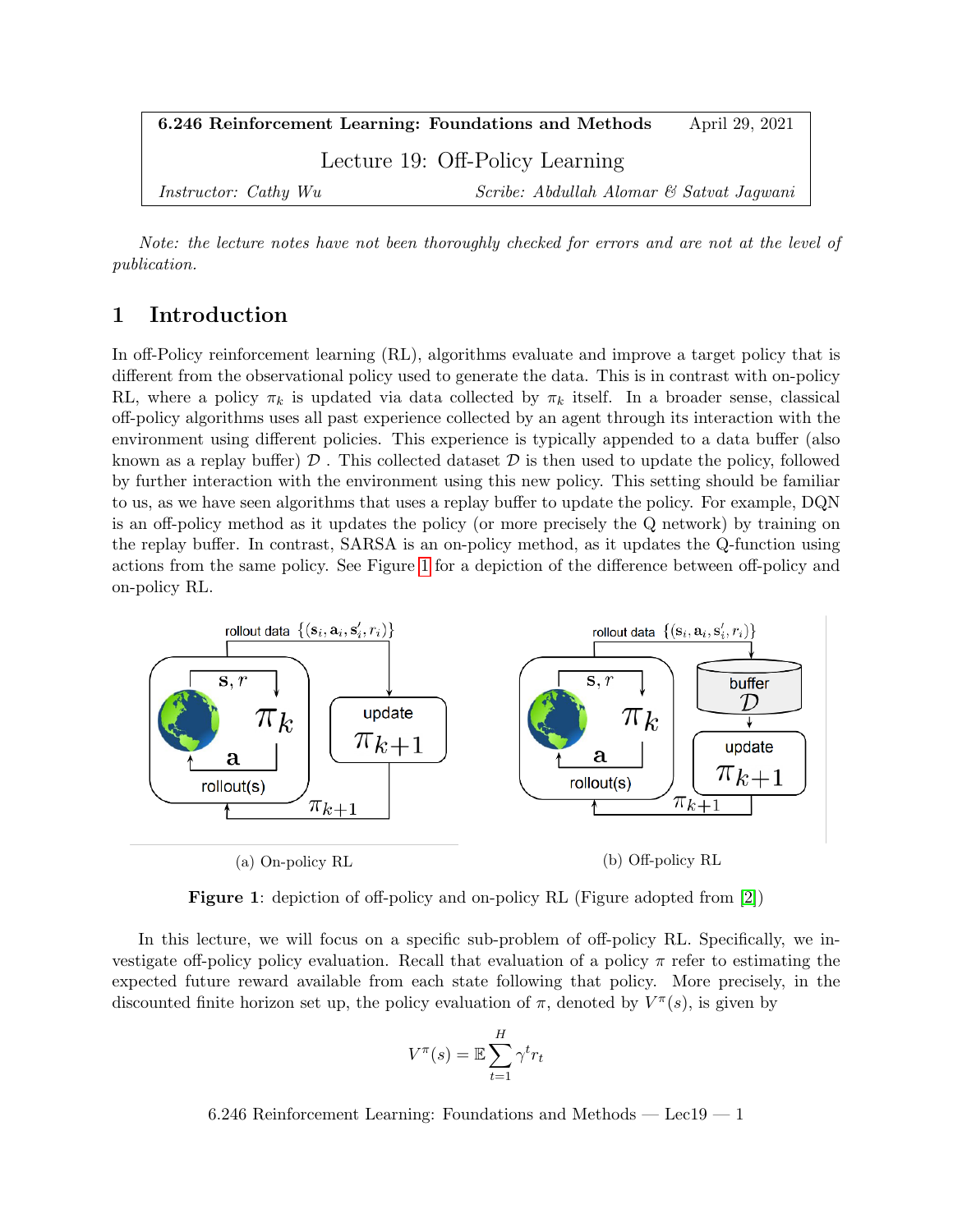Where s is the initial state,  $\gamma$  is the discount factor, H is the horizon, and  $r_t$  is the reward at time t with s as the initial state. Note that the expectation is with respect to the randomness in the transition dynamics and the stochastic policy  $\pi$ .

The Estimation of the policy value function,  $V^{\pi}(s)$  is a central question in RL and is a part of many policy-based algorithms, such as policy iteration. In the model-free setting, we have seen that we can estimate the policy evaluation using methods like Monte Carlo. However, that method naturally requires interacting with the environment using the policy we want to evaluate. In many situations, such interaction may not be possible, as it is costly and/or risky to try an unknown policy. For example, deciding on which medical treatment to suggest for a patient, which advertisement to show a user visiting a website, and which curriculum to recommend for a student are very risky decisions with a potentially costly consequences. Hence, we ask the question,

#### Can we estimate the value function of a specific target policy from data collected by another policy?

Setup. We consider the episodic MDP. Specifically, the agent interacts with its environment in a sequence of episodes, indexed by m. Each episode has a finite number of time steps  $t \in$  $\{0,\ldots,T\}$ . The environment has a finite number of states and action, and the unknown statetransition probabilities are denoted by  $\mathbb{P}(s' | s, a)$ . Further, let  $r(s, a)$  denotes the one-step reward at state s and action a. Under this MDP, we are interested in two (arbitrary) stationary Markov policies:

- $\pi_b$ : A behavioral policy used to generate the data. (with  $\pi_b(\cdot, \cdot) > 0 \forall s, a$ .
- $\pi_q$ : The target (goal) policy whose value function we seek to estimate.

**Goal.** As alluded to earlier, the goal is Using episodes generated via  $\pi_b$ , evaluate  $V^{\pi_g}(\cdot)$ , the value function of the policy  $\pi_g$ ,

### 2 Importance Sampling Based Estimators

One way to view the task of off-policy learning is that it is a mismatch of distributions: we want trajectories sampled from the distribution of the target policy  $\pi_g$ ; however, we have data drawn from the distribution of the behavior policy  $\pi_b$ . Importance sampling is a classical technique for handling just this kind of mismatch.

For example, consider the task of estimating the expectation of a random variable  $x$  distributed according to  $\mathbb{P}_d$  through samples drawn from another distribution  $\mathbb{P}_0$ . See Figure [2](#page-2-0) for an example of such a situation. It turns out, as long as  $\mathbb{P}_0(x) > 0 \,\forall x$  then,

$$
\mathbb{E}_{\mathbb{P}_d}[x] = \int_x x \mathbb{P}_d(x) dx = \int_x x \frac{\mathbb{P}_d(x)}{\mathbb{P}_0(x)} \mathbb{P}_0(x) dx
$$

$$
= \mathbb{E}_{\mathbb{P}_0} \left[ x \frac{\mathbb{P}_d(x)}{\mathbb{P}_0(x)} \right]
$$

And hence, the following is a consistent, unbiased estimator:

$$
E[x] \approx \frac{1}{n} \sum_{i=1}^{n} x_i \frac{\mathbb{P}_d(x_i)}{\mathbb{P}_0(x_i)}
$$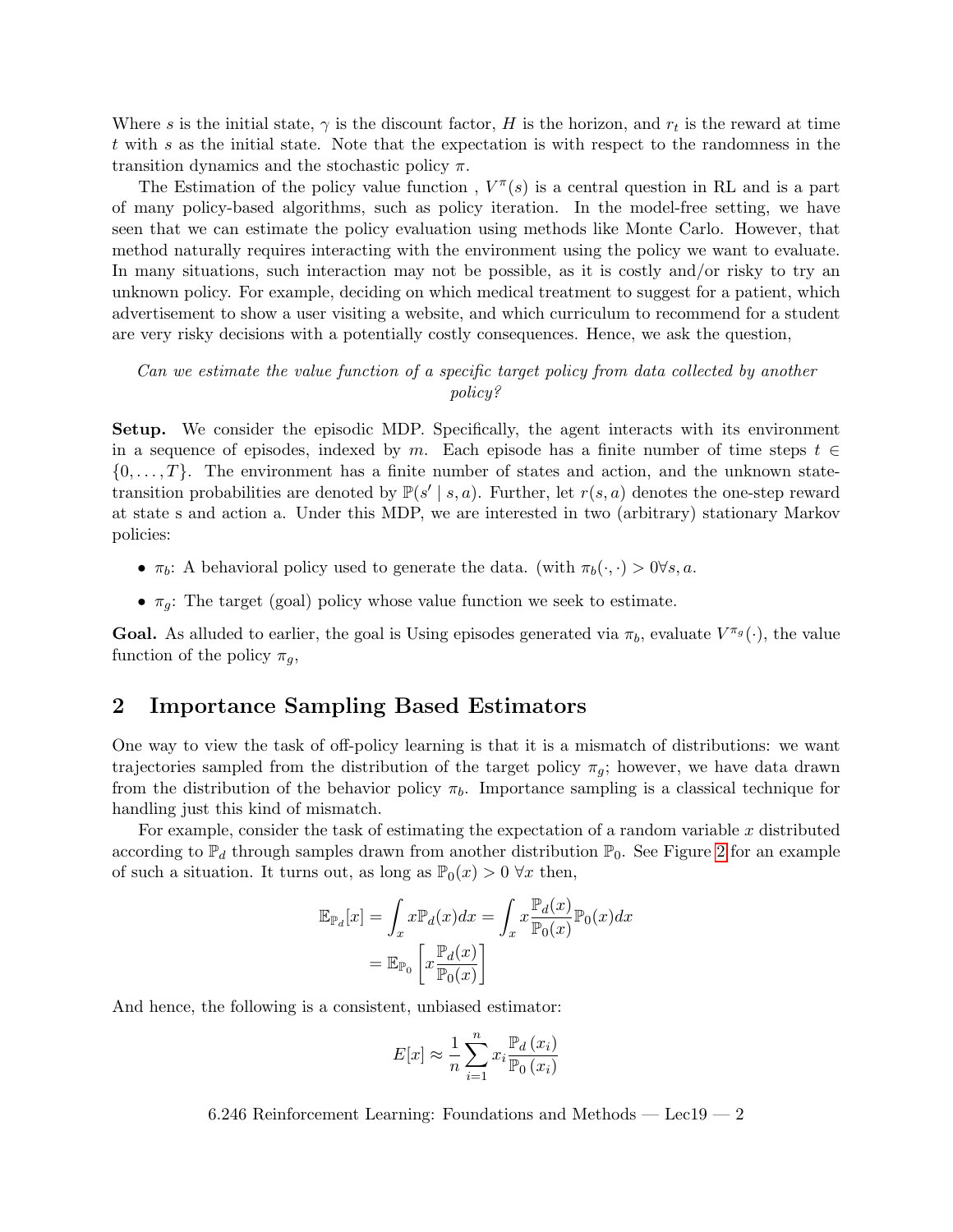

<span id="page-2-0"></span>**Figure 2:** Can we estimate the expectation of X distributed according to  $\mathbb{P}_d$  through samples drawn from another distribution  $\mathbb{P}_0$ ?

This motivates a simple, unbiased, and consistent estimator of  $V^{\pi_g}(\cdot)$ , as we explain in the following procedure.

- 1. Using policy  $\pi_b$ , collect M episodes worth of data from the environment. That is, in each episode, we collect the data  $\{(s_0, a_0, r_0), (s_1, a_1, r_1), \ldots, (s_{T-1}, a_{T-1}, r_{T-1}), s_T\}.$
- 2. We want to estimate the value function  $V^{\pi_g}(s)$ , for an arbitrary state s. To do so, let  $t_m$  be the first time when  $s_t = s$  in the m-th episode.
- 3. Then we define the importance sampling estimator of  $V^{\pi_g}(s)$  as:

$$
V^{IS}(s) := \frac{1}{M} \sum_{m=1}^{M} R_m w_m,
$$

where  $R_m := \sum_{t=t_m}^{T} \gamma^{t-tm} r_t \quad w_m := \prod_{t=t_m}^{T} r_t$  $\pi_g(s,a)$  $\pi_b(s,a)$ 

Note that in the on-policy case, when  $\pi_b = \pi_q$ , we get our Monte-Carlo estimator back.

While this is an unbiased and consistent estimator, it suffers from high variance. Specifically, if an unlikely trajectory occurs its weight  $w_m$  will be very large and cause large variation. That is, the reward of that trajectory would be given a very high weight and hence our estimate would be very sensitive to these low probability trajectories (according to  $\pi_b$ ). Thus, one way to get around this is to use a weighted average of the samples. Specifically, the weighted importance sampling estimator is defined as

$$
V^{WIS}(s) := \frac{\sum_{m=1}^{M} R_m w_m}{\sum_{m=1}^{M} w_m}.
$$

While this is a consistent estimator, it is biased. However, it has a lower variance, and hence shown to be more stable in practice.

The two IS estimators defined above all consider complete trajectories, which make them unsuitable for an incremental implementation. This motivated the Per decision IS algorithm, which we describe next. Recall that,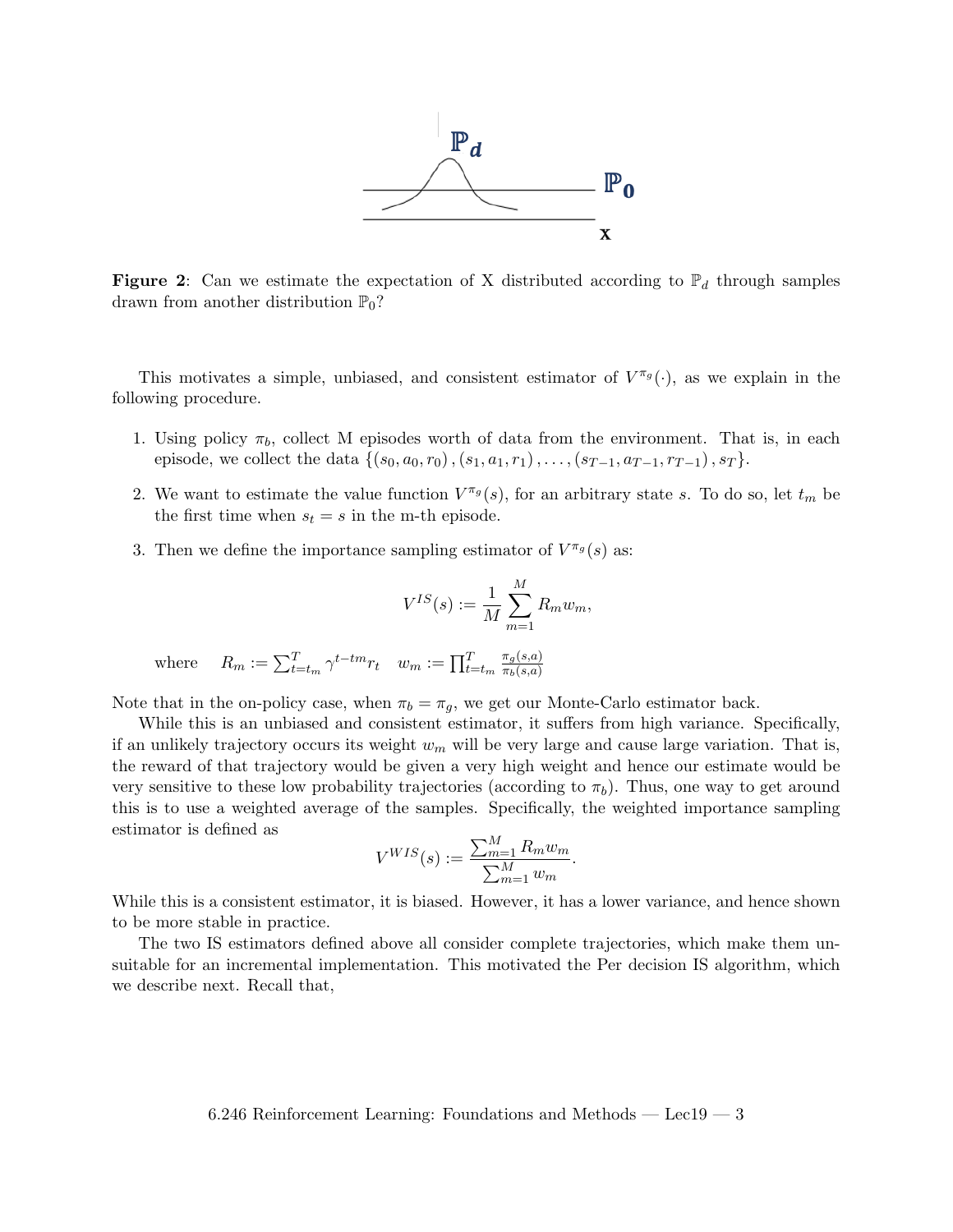$$
R_m w_m = \sum_{t=t_m}^{T} \gamma^{t - tm} r_t \prod_{t'=t_m}^{T} \frac{\pi_g(s_{t'}, a_{t'})}{\pi_b(s_{t'}, a_{t'})}
$$
(1)

$$
R_m w_m = \sum_{t=t_m}^{T} \gamma^{t - tm} r_t \frac{\pi_g (s_{t_m}, a_{t_m})}{\pi_b (s_{t_m}, a_{t_m})} \dots \frac{\pi_g (s_{t-1}, a_{t-1})}{\pi_b (s_{t-1}, a_{t-1})} \frac{\pi_g (s_t, a_t)}{\pi_b (s_t, a_t)} \dots \frac{\pi_g (s_T, a_T)}{\pi_b (s_T, a_T)}.
$$
(2)

Intuitively, the reward at time t should not depend on the future transitions, which motivate the estimator

$$
V^{PD}(s) := \frac{1}{M} \sum_{m=1}^{M} \sum_{t=t_m}^{T} \gamma^{t-tm} r_t \frac{\pi_g(s_{t_m}, a_{t_m})}{\pi_b(s_{t_m}, a_{t_m})} \dots \frac{\pi_g(s_{t-1}, a_{t-1})}{\pi_b(s_{t-1}, a_{t-1})}
$$

This estimator, as shown in Theorem 1 in [\[3\]](#page-9-1), The per-decision importance sampling estimator is a consistent unbiased estimator of  $V^{\pi_g}(\cdot)$ .

*Proof.* To prove this, we will show that  $\mathbb{E}[V^{IS}] = \mathbb{E}[V^{PD}]$ . This is sufficient as we know that  $V^{IS}$ is unbiased.

$$
\mathbb{E}\left[V^{IS}(s)\right] = \mathbb{E}\left[\left(\sum_{t=t_m}^{T} \gamma^{t-t_m} r_t\right) \prod_{t'=t_m}^{T} \frac{\pi_g\left(s_{t'}, a_{t'}\right)}{\pi_b\left(s_{t'}, a_{t'}\right)} \mid s_{t_m} = s, \pi_b\right]
$$
\n(3)

$$
= \mathbb{E}\left[\left(\sum_{t=t_m}^{T} \gamma^{t-t_m} r_t \prod_{t'=t_m}^{T} \frac{\pi_g(s_{t'}, a_{t'})}{\pi_b(s_{t'}, a_{t'})}\right) \mid s_{t_m} = s, \pi_b\right]
$$
(4)

Let's examine the expectation for one of the terms for some  $t_m \leq t \leq T$ :

$$
\mathbb{E}\left[\gamma^{t-t_m}r_t\prod_{t=t_m}^T\frac{\pi_g(s_t,a_t)}{\pi_b(s_t,a_t)}\mid s_{t_m}=s,\pi_b\right]
$$
\n
$$
(5)
$$

$$
= \mathbb{E}\left[\gamma^{t-t_m} r_t \frac{\pi_g\left(s_{t_m}, a_{t_m}\right)}{\pi_b\left(s_{t_m}, a_{t_m}\right)} \dots \frac{\pi_g\left(s_{t-1}, a_{t-1}\right)}{\pi_b\left(s_{t-1}, a_{t-1}\right)} \mid s_{t_m}, a_{t_m}, \dots, s_{t-1}, a_{t-1}\right] \cdot \mathbb{E}\left[\frac{\pi_g\left(s_{t}, a_{t}\right)}{\pi_b\left(s_{t}, a_{t}\right)} \dots \frac{\pi_g\left(s_{T}, a_{T}\right)}{\pi_b\left(s_{T}, a_{T}\right)} \mid s_{t}, a_{t}, \pi_b\right] \tag{6}
$$

Note that the second term evaluates to one as follow:

$$
\mathbb{E}\left[\frac{\pi_g\left(s_t, a_t\right)}{\pi_b\left(s_t, a_t\right)} \dots \frac{\pi_g\left(s_T, a_T\right)}{\pi_b\left(s_T, a_T\right)} \middle| s_t, a_t, \pi_b\right] \tag{7}
$$

$$
= \sum_{s_{t} a_{t},...,s_{T}} \frac{\pi_{g}(s_{t}, a_{t})}{\pi_{b}(s_{t}, a_{t})} \dots \frac{\pi_{g}(s_{T}, a_{T})}{\pi_{b}(s_{T}, a_{T})} \mathbb{P}_{\pi_{b}}[s_{t+1}, a_{t+1}, \dots, s_{T}]
$$
(8)

$$
= \sum_{s_{p}a_{p}...s_{T}} \frac{\pi_{g}(s_{t}, a_{t})}{\pi_{b}(s_{t}, a_{t})} \dots \frac{\pi_{g}(s_{T}, a_{T})}{\pi_{b}(s_{T}, a_{T})} \prod_{t'=t+1}^{T} \pi_{b}(s_{t}, a_{t}) \mathbb{P}(s_{t'} | s_{t}, a_{t})
$$
(9)

$$
= \sum_{s_{p}a_{r}\dots,s_{T}} \pi_{g}(s_{t+1},a_{t+1})\dots\pi_{g}(s_{T},a_{T}) \prod_{t'=t+1}^{T} \mathbb{P}(s_{t'} \mid s_{t},a_{t}) \tag{10}
$$

$$
= \sum_{s_t a_t, ..., s_T} \mathbb{P}_{\pi_g} \left[ s_{t+1}, a_{t+1}, \dots, s_T \right] = 1 \tag{11}
$$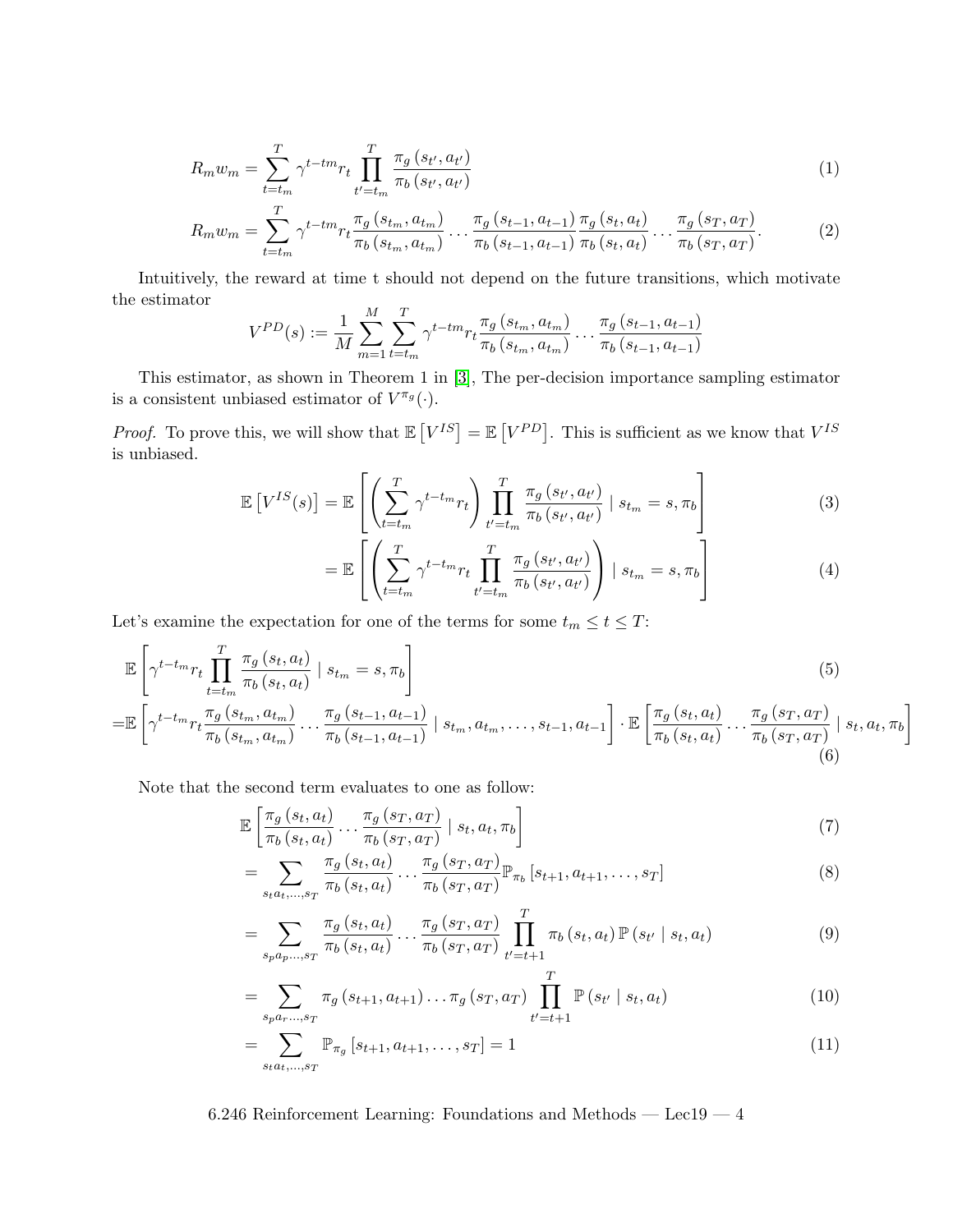Thus, by using the Markov property, we have:

$$
\mathbb{E}\left[\left(\sum_{t=t_m}^T \gamma^{t-t_m r_t} \prod_{t'=t_m}^T \frac{\pi_g(s_{t'}, a_{t'})}{\pi_b(s_{t'}, a_{t'})}\right) \mid s_{t_m} = s, \pi_b\right] = \mathbb{E}\left[\left(\sum_{t=t_m}^T \gamma^{t-t_m r_t} \prod_{t'=t_m}^{t-1} \frac{\pi_g(s_{t'}, a_{t'})}{\pi_b(s_{t'}, a_{t'})}\right) \mid s_{t_m} = s, \pi_b\right],
$$
  
That is,  $\mathbb{E}\left[V^{IS}\right] = \mathbb{E}\left[V^{PD}\right].$ 

Finally, similar to how the weighted IS estimator was introduced, a weighted version of the PD can be considered. Specifically,

$$
V^{WPD}(s) := \frac{\sum_{m=1}^{M} \sum_{t=t_m}^{T} \gamma^{t-t_m} r_t \frac{\pi_g(s_{t_m}, a_{t_m})}{\pi_b(s_{t_m}, a_{t_m})}}{\sum_{m=1}^{M} \sum_{t=t_m}^{T} \frac{\pi_B(s_{t_t}, a_{t_m})}{\pi_b(s_{t_m}, a_{t_m})}} \dots \frac{\pi_g(s_{t-1}, a_{t-1})}{\pi_b(s_{t-1}, a_{t-1})}.
$$

Similar to the weighted IS estimator, this estimator is biased but has a lower variance.

# 3 Doubly Robust Estimator - Guided Importance Sampling (adapted from  $[1]$ )

In Section 2, we noticed that Importance Sampling methods suffer from high variance, and this variance can become especially large for longer horizon. One option to resolve this problem is to look at some model-based methods for off-policy policy evaluation. Specifically, we can try fitting a model  $\widehat{M}$  to the given data and learn the transition function  $\widehat{P}(s'|s, a)$  and the reward function  $\widehat{R}(s, a)$ , and then evaluating the policy to get  $V^{\pi_g}(\cdot)$  through the estimated model. These modelbased methods have very low variance and work well if the observed data is well-predictive of the state. However, they suffer from high bias if we use function approximators or if the observed data does not indicate the states very well. Worse, it is often not possible to quantify the bias in terms of the data.

To make a good use of both ideas, we can use guided importance sampling, i.e., use an approximate model to guide but not replace importance sampling estimates. This gives us the idea of Doubly Robust estimators. These are unbiased estimators and they have low variance if we use a good model to subtract baseline value estimates. We can see this first in a contextual bandit (i.e., horizon of one) setting where we estimate  $V^{\pi_g}(\cdot)$  using the equation

$$
V_{DR}(s) = \widehat{V}(s) + \rho(r - \widehat{R}(s, a)),
$$

where  $\rho = \frac{\pi_g(s,a)}{\pi_g(s,a)}$  $\frac{\pi_g(s,a)}{\pi_b(s,a)}$  and  $V(s) = \sum_a \pi_g(s,a)R(s,a)$ 

We can extend this idea to the sequential setting. Firstly, we know that  $V_{step-IS}^{H+1-t} = \rho_t (r_t +$  $\gamma V_{step-IS}^{H-t}$  and  $\mathbb{E}[r_t + \gamma V_{step-IS}^{H-t}] = Q(s_t, a_t)$ . Using this, we get the estimation equation

$$
V_{DR}^{H+1-t} = \widehat{V}(s_t) + \rho_t (r_t + \gamma V_{DR}^{H-t} - \widehat{Q}(s_t, a_t))
$$

Analysis of the variance of DR estimator. Variance of DR estimator is given by

$$
Var_t[V_{DR}^{H+1-t}] = Var_t[V(s_t)] + \mathbb{E}_{\approx}[Var_t[\rho_t \Delta(s_t, a_t)|s_t]] + \mathbb{E}_{\approx}[\rho_t^2 Var_{t+1}[r_t]] + \mathbb{E}_{\approx}[\gamma^2 \rho_t^2 Var_{t+1}[V_{DR}^{H-t}]],
$$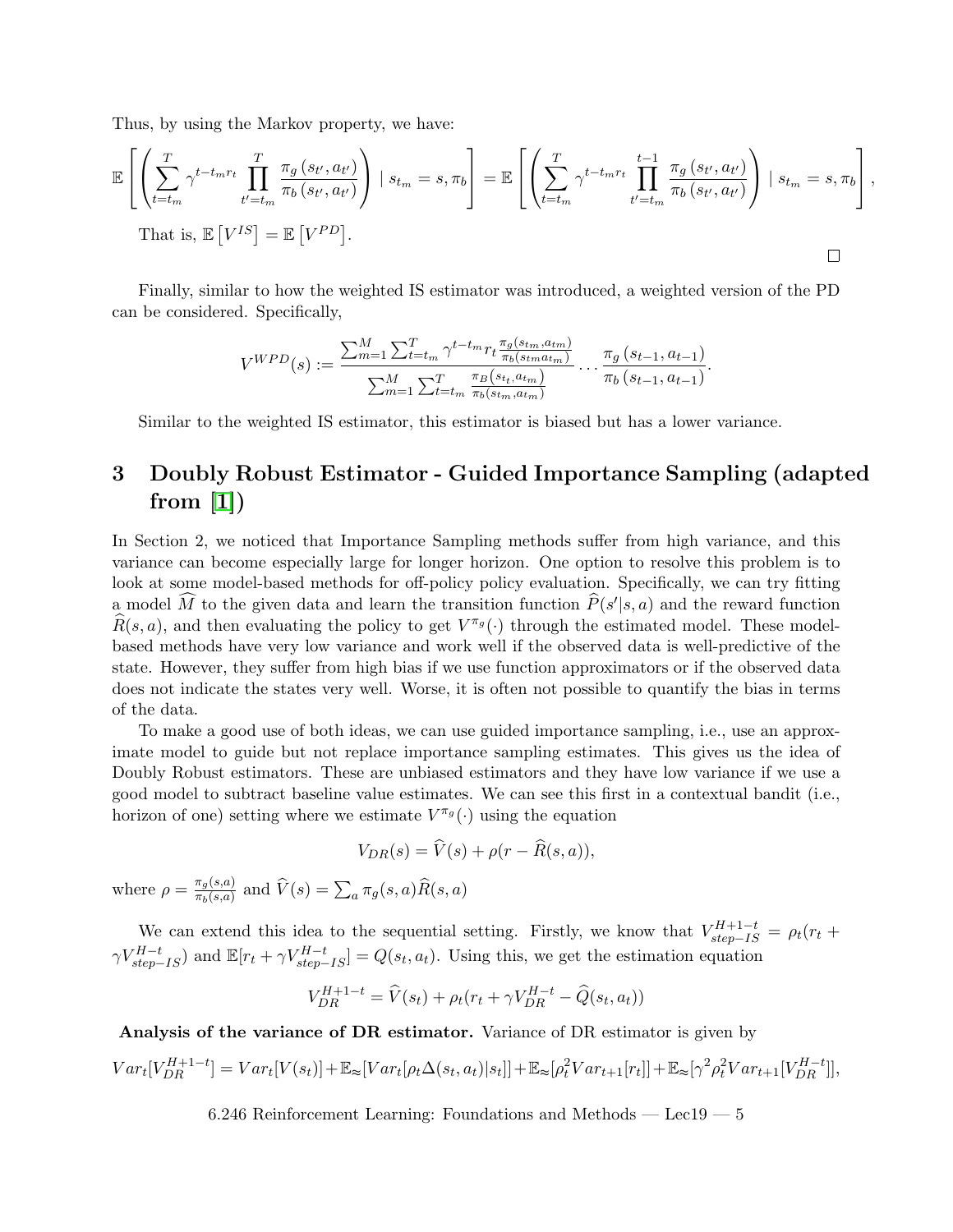where  $\Delta(s_t, a_t) = Q(s_t, a_t) - Q(s_t, a_t)$ . This variance depends on the estimate Q via the error term  $\hat{Q} - Q$ . Note that Importance Sampling corresponds to the special case with  $\hat{Q} = 0$ . Therefore, the variance of this estimator is generally lower than that of IS and performs better than IS if  $\tilde{Q}$  is well chosen.

DR Cramer Rao bound. Cramer Rao Bound is a lower bound on the variance of an unbiased estimator of a parameter. It is used to find the minimum MSE or variance an unbiased estimator can possibly attain. Note that biased estimators can achieve even lower MSE or variance. The paper in [\[1\]](#page-8-0) examines that DR achieves the lower bound at least in two cases - Discrete-tree MDP and MDP with DAG structure.

1. Discrete-tree MDP. Variance of any unbiased OPE (off-policy policy estimator) is lower bounded by

$$
\sum_{t=1}^{H+1} \mathbb{E}[\rho_{1:(t-1)}^2 Var_t[V(s_t)]]
$$

. We can see that DR achieves this bound if we unfold the recursion for variance of DR estimator.

2. MDP with Directed Acyclic Graph (DAG) structure. Variance of an unbiased OPE is lower bounded by

$$
\sum_{t=1}^{H+1} \mathbb{E}[\frac{P_g(s_{t-1}, a_{t-1})^2}{P_b(s_{t-1}, a_{t-1})^2}Var_t[V(s_t)]]
$$

where for trajectory  $\tau$ ,  $P_b(\tau) = \mu(s_1)\pi_b(a_1|s_1)P(s_2|s_1, a_1)\ldots P(s_{H+1}|s_H, a_H)$  and  $P_b$  is its marginal probability.  $P_q(\cdot)$  is similarly defined for  $\pi_q$ . Again, DR achieves this bound.

DR Results. DR achieves lower MSE than IS and WIS for OPE in MountainCar Environment (see figure [3\)](#page-6-0).

DR Safe Policy Improvement. Given the application of OPE in safe policy improvement, it makes sense to check whether OPE methods like DR perform well in this domain. The idea is to evaluate a target policy and get a reasonable value estimate before we deploy that policy.

The problem is formulated as follows. Dataset  $D$  is generated through a uniformly random policy  $\pi_b$  and is split into  $D_{train}$  and  $D_{test}$ .  $D_{train}$  is used to estimate the model and identify the optimal policy  $\pi_{train}$  given the estimated model.  $\pi_b$  and  $\pi_{train}$  are mixed in various amounts to get various candidate policies  $\pi_g$ , which are then evaluated in  $D_{test}$  using IS, DR and other methods.

The results are shown in figure [4.](#page-7-0) When the problem is formulated to select good policies incrementally (policy with highest Lower Confidence Bound  $V - C\sigma$ ), DR performs much better than IS methods. And when the problem is formulated to select bad policies incrementally (policy with lowest LCB), DR performs at least as safe as IS methods. Therefore, DR can be used a replacement for IS in safe policy improvement domain.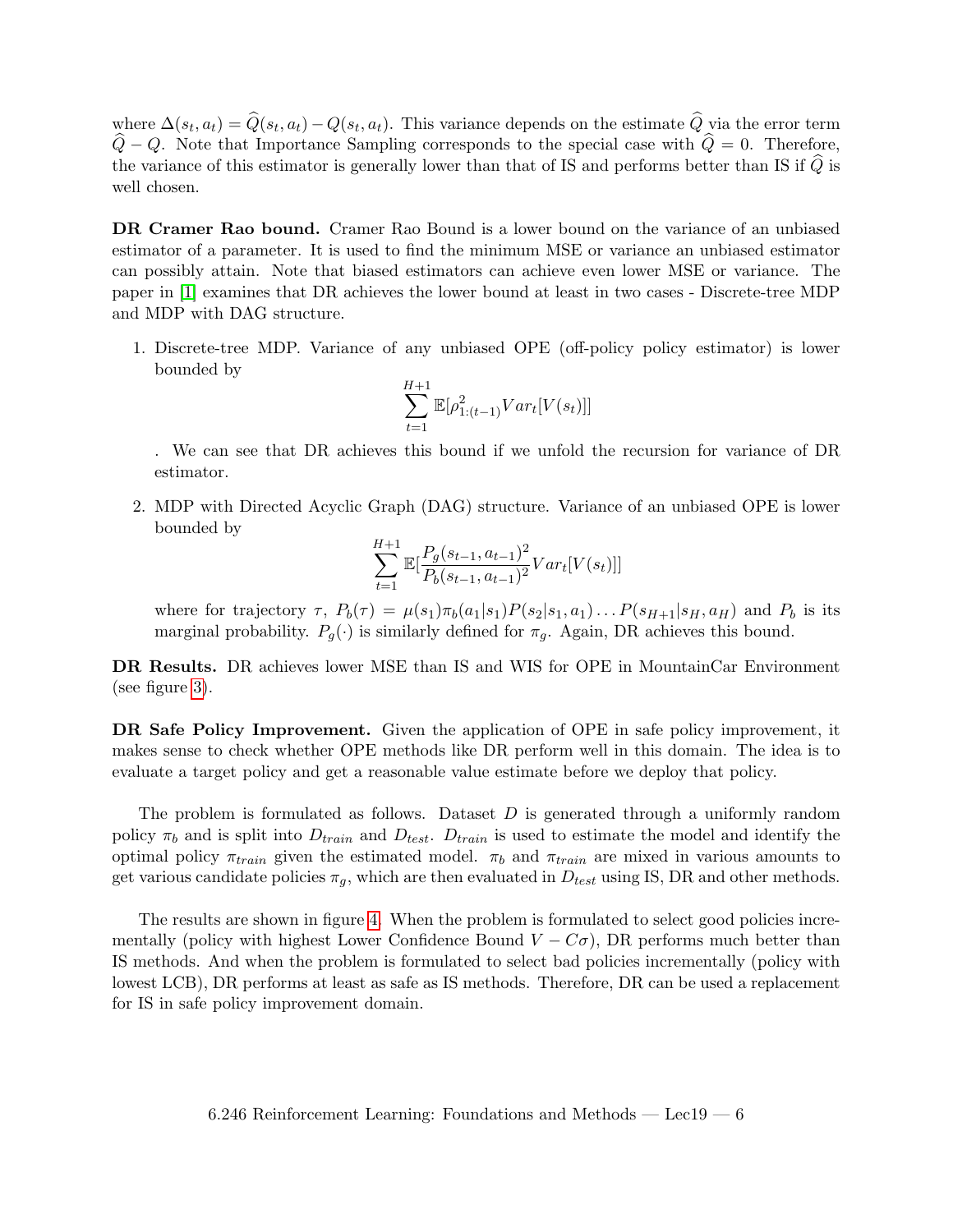<span id="page-6-0"></span>

Figure 3: DR comparison with Importance Sampling methods in Mountain Car environment

#### 3.1 Weighted Doubly Robust Estimator (adapted from [\[4\]](#page-9-2))

Moving further, we can try WDR (Weighted Doubly Robust) estimators. The key idea here is that we need not have 0 bias. It is sufficient to have low MSE for off-policy policy evaluation so that we can use evaluated policies for purposes like policy iteration. MSE of an estimator  $\hat{\theta}$  is given by  $MSE(\hat{\theta}, \theta) = \mathbb{E}[(\theta - \hat{\theta})^2] = Var(\hat{\theta}) + Bias(\hat{\theta})^2$ . To have low MSE, we need not have 0 bias but we need to balance this bias-variance tradeoff. This is done by WDR estimators. Similar to WIS, the weights are defined as  $w_t^i = \frac{\rho_t^i}{\sum_{j=1}^n \rho_t^j}$ . We can see the results of DR, WDR and other estimators in a few different environments in figure [5.](#page-7-1)

## 4 Hybrid Estimators: MAGIC Estimator (adapted from [\[4\]](#page-9-2))

We can check from some experiments that WDR sometimes outperforms model-based methods and sometimes gives worse results than model-based methods. One key rationale is to identify what gives it the error. Essentially, if reward and state transitions are stochastic and importance weights have high variance, WDR can have high mean squared error, thereby making it perform worse than model-based method if model can be perfectly learnt.

After identifying this error, we can ask whether there is a way we can get an estimator which switches between WDR and model-based or combines them in such a way that it performs almost as good as WDR for the first kind of scenarios and almost as good as model-based for the second kind of scenarios. Here, we come up with the idea of partially importance sampling based estimators. These estimators use IS methods for first j steps of the horizon and model-based methods for the remaining steps of the horizon.

$$
g^{(j)}(D) = IS^{[0:j]}(D) + AM^{[j+1:\infty]}(D)
$$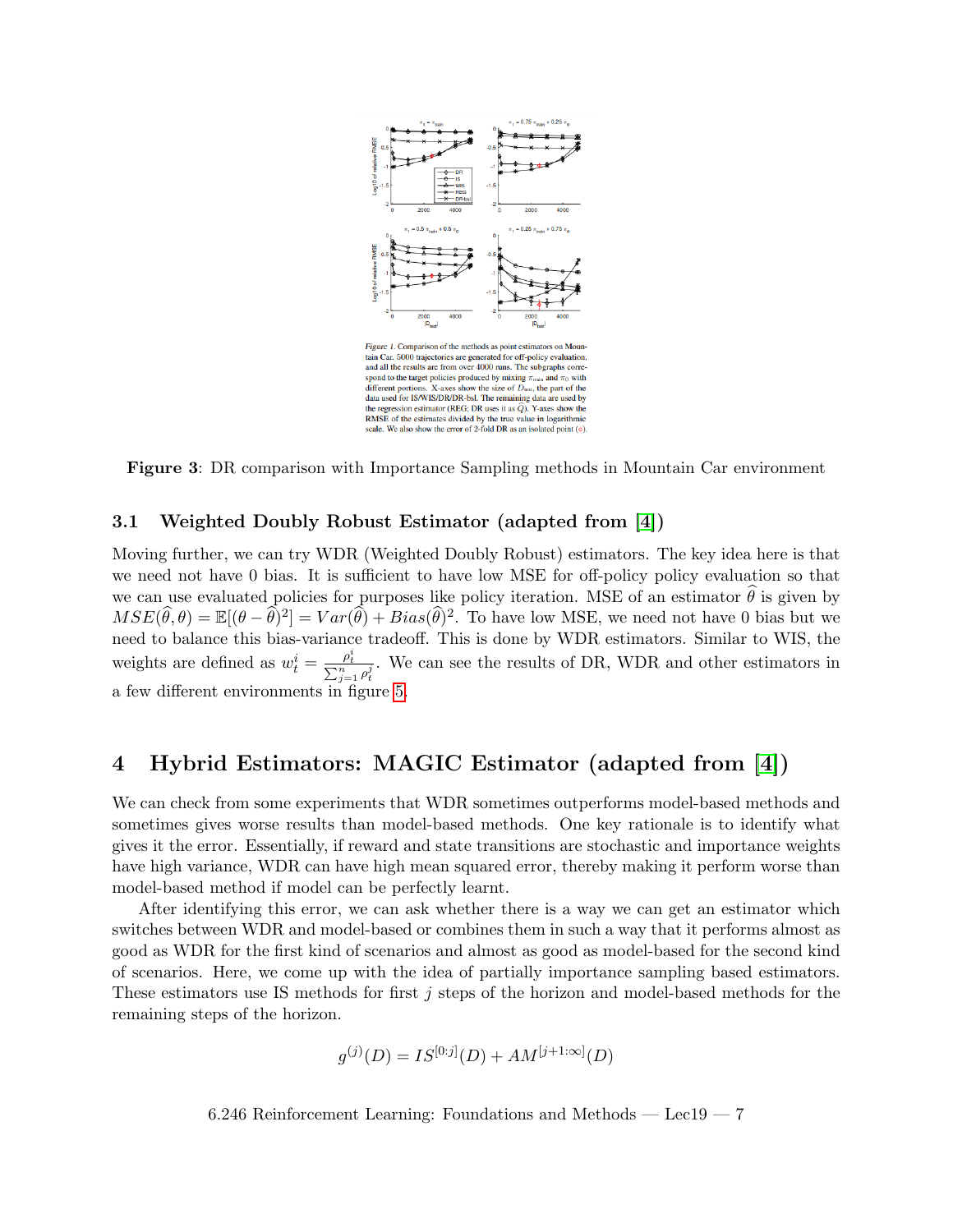<span id="page-7-0"></span>

Figure 4. Safe policy improvement in Mountain Car. X-axis shows the size of data and y-axis shows the true value of the recommended policy subtracted by the value of the behavior policy.

Figure 4: DR Safe Policy Improvement Results

<span id="page-7-1"></span>

Figure 1: Empirical results for three different experimental setups. All plots in this paper have the same format: they show the mean squared error of different estimators as  $n$ , the number of episodes in  $D$ , increases. Both axes always use a logarithmic scale and standard error bars are included from 128 trials. All plots use the following legend:  $\cdots$  PDIS -----WIS ---CWPDIS ---- DR ---- AM  $\longrightarrow$  WDR

Figure 5: DR, WDR and other IS-based methods compared

$$
g^{(\infty)}(D) = \lim_{j \to \infty} g^{(j)}(D)
$$

Note that  $g^{(-1)}(D)$  corresponds to a purely model-based estimator and  $g^{(\infty)}(D)$  corresponds to an importance sampling estimator. We can take a linear combination of this big class of estimators to get the best of both worlds. This is called the MAGIC estimator (model and guided importance sampling combined), which is essentially  $\sum_j x_j g^{(j)}(D)$  where weights  $x_j$  are to be determined.

Here is a more elaborate explanation of how we create the MAGIC estimator. First, we define a vector  $g(D) = (g^{(-1)}(D), g^{(0)}(D), g^{(1)}(D), \dots)^T$  of all partially importance sampling based estimators. The new estimator is going to be  $x^T g(D)$  where x is chosen such that  $MSE(x^T g(D), v(\pi_g))$ is minimized. To make computation easier, we choose  $g_J(D) \in R^{|J|}$  where J is a finite subset of  $\{-1,0,1,\ldots\} \cup \{+\infty\}$ . This reduces the problem to finding x such that  $x^T[\Omega_n + b_n b_n^T]x$  is minimized, where matrix  $\Omega_n$  and column vector  $b_n$  are defined as follows.

$$
\Omega_n(i,j) = Cov(g^{(J_i)}(D), g^{(J_j)}(D))
$$

$$
b_n(j) = \mathbb{E}[g^{(J_j)}(D)] - v(\pi_g)
$$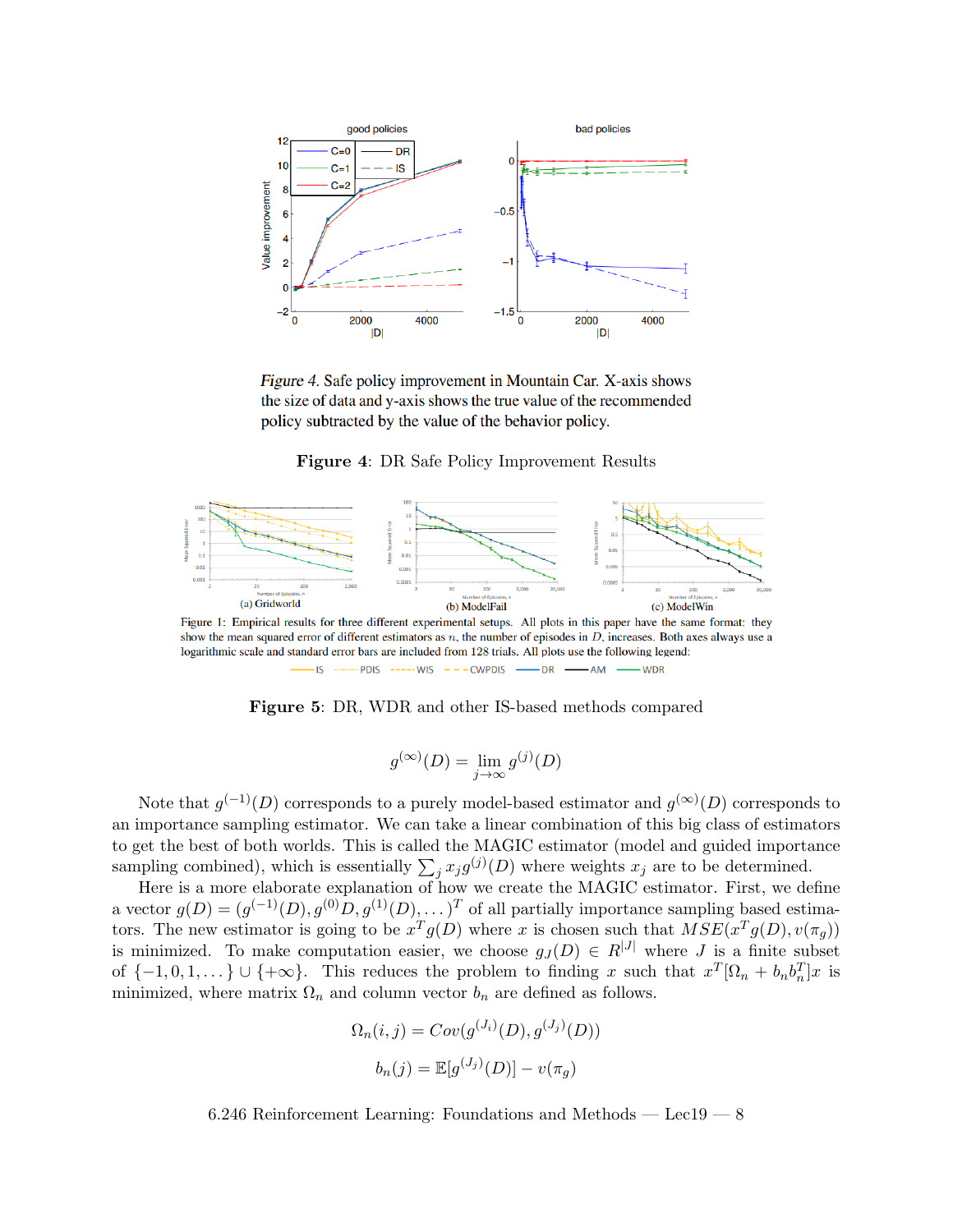<span id="page-8-1"></span>Now,  $\Omega_n$  can be estimated using  $\widehat{\Omega}_n(j,k) = \frac{n}{n-1} \sum_{i=1}^n (g_i^{(J_i)})^2$  $\bar{g}_i^{(J_j)}(D) - \bar{g}_i^{(J_j)}$  $(j^{(J_j)}_{i}(D)) \times (g^{(J_k)}_{i})$  $\bar{g}_i^{(J_k)}(D) - \bar{g}_i^{(J_k)}$  $i^{(J_k)}(D)).$ Estimating  $b_n$  is more tricky because using Model-based gives high bias and using IS gives high variance. So, it is done using distance from confidence intervals. See figure [6](#page-8-1) for a description of the algorithm.

| Algorithm 1 $MAGIC(D)$                                                                                                                                                                           |  |
|--------------------------------------------------------------------------------------------------------------------------------------------------------------------------------------------------|--|
| 1: <b>Input:</b> Historical data, $D$ , evaluation policy, $\pi_e$ , an ap-                                                                                                                      |  |
| proximate model, and a set of return-lengths, $\mathcal{J}$ .                                                                                                                                    |  |
| 2: Compute $ \mathcal{J}  \times  \mathcal{J} $ matrix $\widehat{\Omega}_n$ according to (5).                                                                                                    |  |
| 3: Compute a $90\%$ confidence interval, [l, u],<br>$_{\rm on}$                                                                                                                                  |  |
| $WDR(D)$ using the percentile bootstrap method.                                                                                                                                                  |  |
| 4: Compute $ \mathcal{J}  \times 1$ vector $\hat{\mathbf{b}}_n$ , where $\hat{\mathbf{b}}_n(j)$                                                                                                  |  |
| $dist(g^{(\mathcal{J}_j)}(D), [l, u]).$                                                                                                                                                          |  |
| 5: $\mathbf{x} \leftarrow \arg \min_{\mathbf{x} \in \Delta^{ \mathcal{J} }} \mathbf{x}^{\mathsf{T}}[\widehat{\Omega}_n + \widehat{\mathbf{b}}_n \widehat{\mathbf{b}}_n^{\mathsf{T}}] \mathbf{x}$ |  |
| 6: return $x^{\mathsf{T}} g_{\mathcal{J}}(D)$                                                                                                                                                    |  |

Figure 6: MAGIC Algorithm description

If we look at the results (figure [7\)](#page-8-2) in the same environments tried earlier, we can see that this estimator performs comparable to the best estimators for the given situations and outperforms both WDR and model-based when the first few states are partially observable whereas later states are fully observable.

<span id="page-8-2"></span>

Figure 7: MAGIC Estimator compared with model-based and IS-based methods

### 5 Contributions

Abdullah Alomar prepared Sections 1 and 2, while Satvat Jagwani provided the scribe for Sections 3 and 4. TA Tiancheng reviewed the draft.

### References

<span id="page-8-0"></span>[1] N. Jiang and L. Li. Doubly robust off-policy value evaluation for reinforcement learning. arXiv preprint arXiv:1511.03722, 2016.